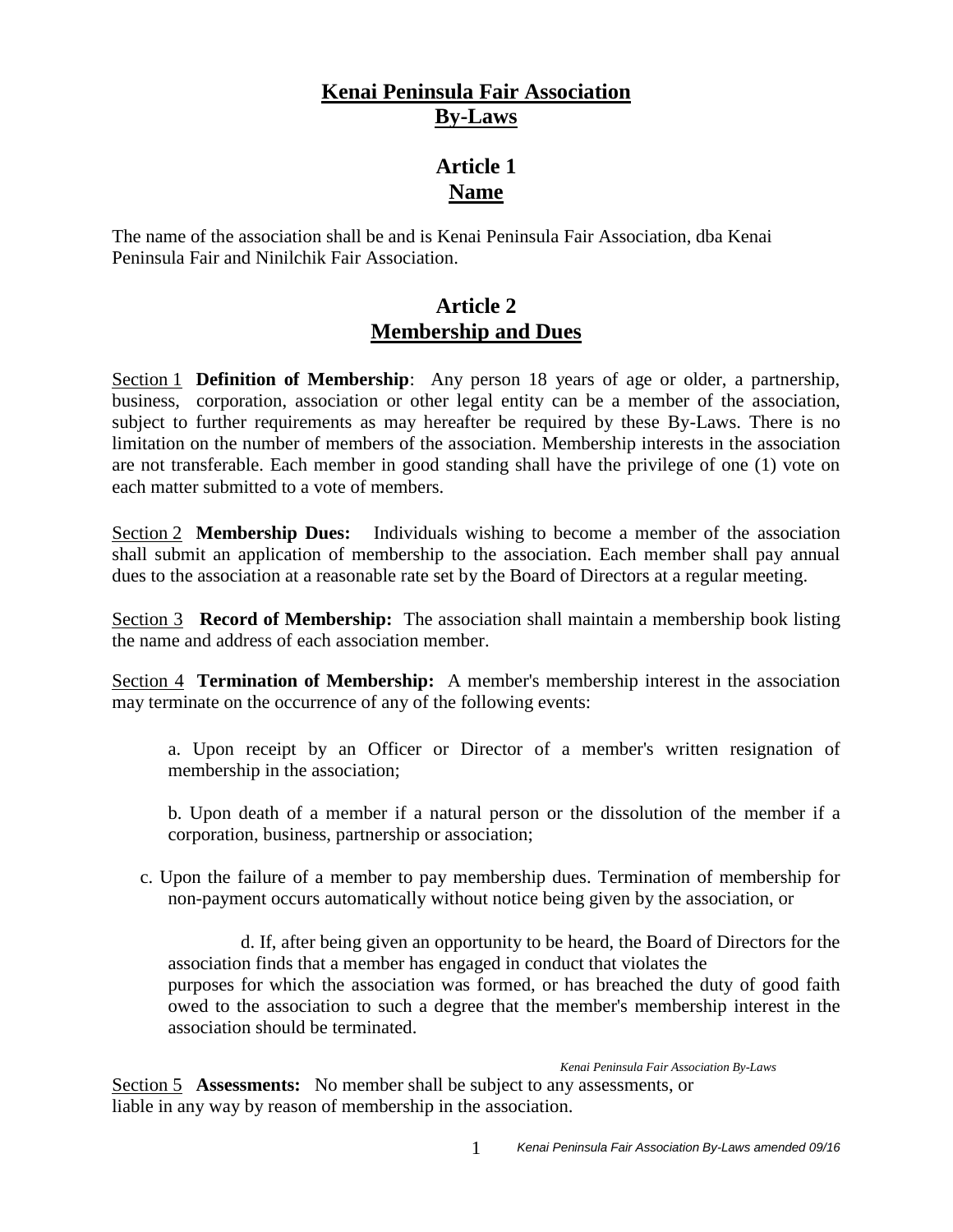Section 6 **Property Rights:** This association does not contemplate pecuniary gain or profit to the members thereof. Upon dissolution of this association any assets remaining after payment of all obligations and debts shall be distributed by the last Board of Directors to any charity or charities selected by said board of Directors, but none of such assets shall be distributed to any member of this association.

Section 7 **Voting Privilege:** Members of this association shall have the privilege of voting at association elections, and to hold office in this association. No such member who shall be delinquent by reason of non-payment of dues shall be entitled to vote while such delinquency continues. Any votes cast in accordance with this section shall be made in person, proxy votes are prohibited.

Section 8 **Special meetings**: The membership may be called by the President or Secretary at the request in writing of fifteen (15) Members in good standing. Such request shall state the purpose or purposes of the proposed meetings. Business transacted at all special meetings shall be confined to the object stated in the call for such meeting.

Section 9 **Notice:** Notice of meeting (Annual or Special) shall be given to the Membership at least ten (10) days before such meeting by posting the date via social media or by electronic notification via e-mail. Electronic addresses must be provided by members. Members are responsible for updating their electronic addresses if they change.

# **Article 3 Officers**

Section 1 **Management:** The affairs of the corporation shall be managed by a Board of Directors except to the extent such authority is delegated by the Board of Directors to one or more of its officers or committees either generally or with respect to specific matters. Each member thereof individually shall be known as a Director.

Section 2 **Board Membership:** There will be a total of up to nine (9) Board of Directors that will consist of the president, the vice-president, the secretary, the treasurer and up to five (5) members at large, all elected from the general membership. They will serve overlapping three (3) year terms and until successors are elected and qualified as provided for in these By-Laws. (Three Directors will be elected every year) Elections will be held at the annual meeting in the fourth quarter. In order to keep a balanced board, no more than three board members shall reside in the same zip code and no more than three board members can belong to a special interest group, ie Rodeo Association, Vendor Association, 4H.

Section 3 **President:** The president shall be the chief executive officer of the association and shall preside at all meetings of the Board of Directors and the membership, and shall perform such other duties as may be prescribed from time to time by the Board of Directors.

Section 4 **Vice-President:** The vice-president, in the absence of the president, shall have the powers and shall perform the duties of the president and such other duties as from time to time may be assigned by the president of the Board.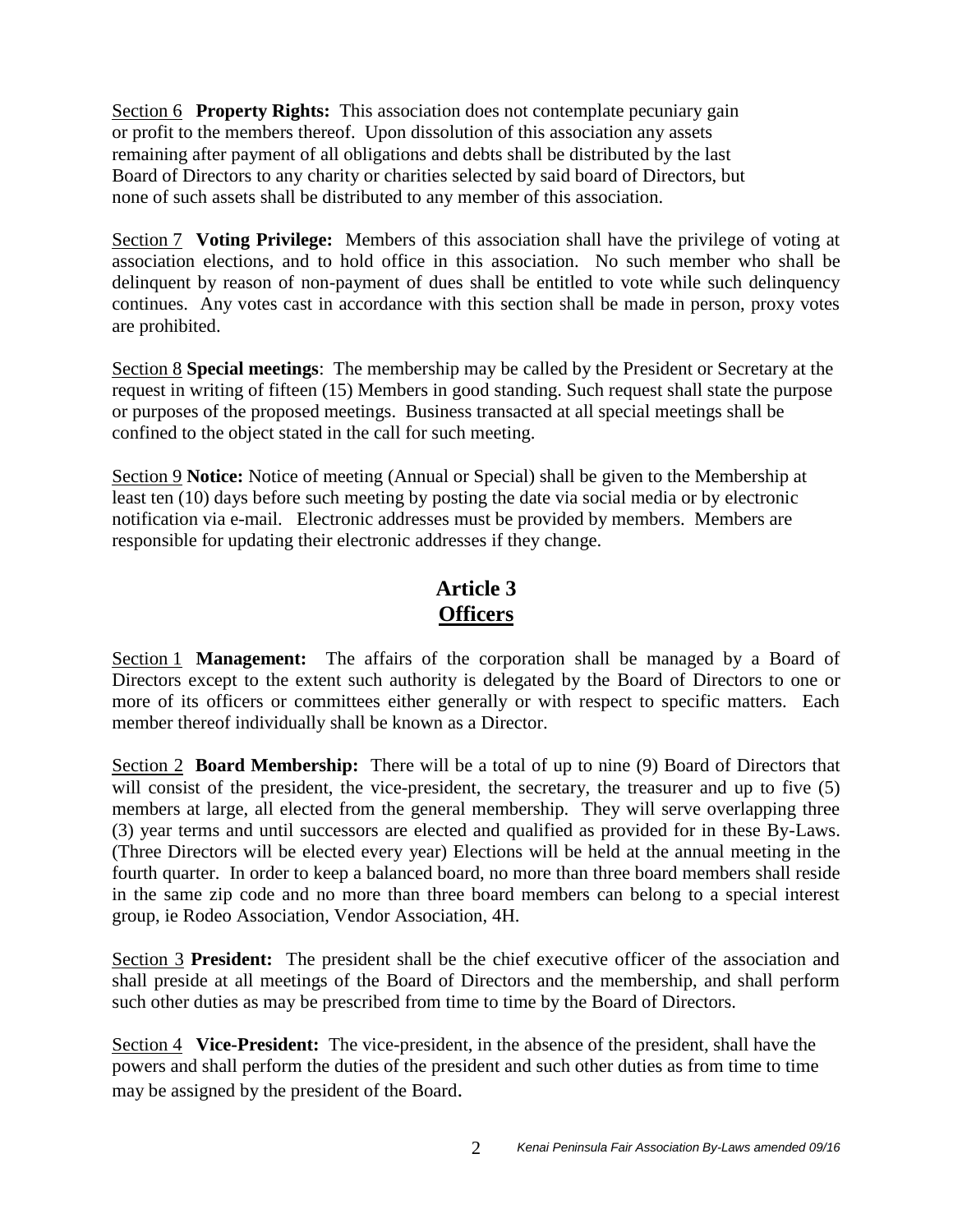Section 5 **Secretary:** The secretary shall keep, or cause to be kept, a record of the minutes of all general meetings of the membership and all meetings of the Board of Directors, shall be responsible for the correspondence of the association, and such other duties as from time to time may be assigned by the president of the Board.

Section 6 **Treasurer:** The treasurer shall receive and deposit, or, under his or her supervision, cause to be received and deposited, all monies of the association. The treasurer shall account, or cause to be accounted, for all of the same by itemized ments in detail, to each meeting of the board of directors and at each annual meeting of the members and in general, perform all duties of the office of treasurer and such other duties as from time to time may be assigned by the president of the Board.

#### Section 7 **Duties of Directors:**

a. The management of the association shall be entrusted to a Board of Directors. It shall be the duty of the directors to conduct, manage and control the affairs and business of the association and to make known and enforce rules and regulations consistent with the laws of the of Alaska and the By-Laws of the association.

b. It shall be the duty of the directors to cause to be kept a complete record of all of their minutes and acts of all proceedings of the members, and to present a full statement at the regular annual meeting of the members showing in detail the assets and liabilities of the association and a general condition of its affairs.

c. The directors shall, by resolution duly considered, and regularly passed and recorded in the minutes of their meeting, designate the manner in which checks on any bank account of the association shall be signed, as well as the form of the endorsement of the association to be placed upon checks or other instruments for the purpose of deposit.

d. Any director being absent three consecutive meetings without just cause may have their office declared vacant.

Section 8 **Appointments:** Upon taking office, the President may appoint committees in accordance to the needs and importance of the association.

#### **Article 4 Elections**

#### Section 1 **Candidates:**

- a) Prior to the annual meeting the Board President on anyone appointed by them will solicit letters of intent to run from any interested candidates, including those who intend to run again.
- b) All candidates intending to run will be compiled into a slate, including their bio and be shared with all fair contacts via constant contact and on Facebook along with an invitation to attend the annual meeting and vote for their candidate a minimum of two weeks prior to the annual meeting.
- c) Election results will be published within 48 hours of the annual meeting.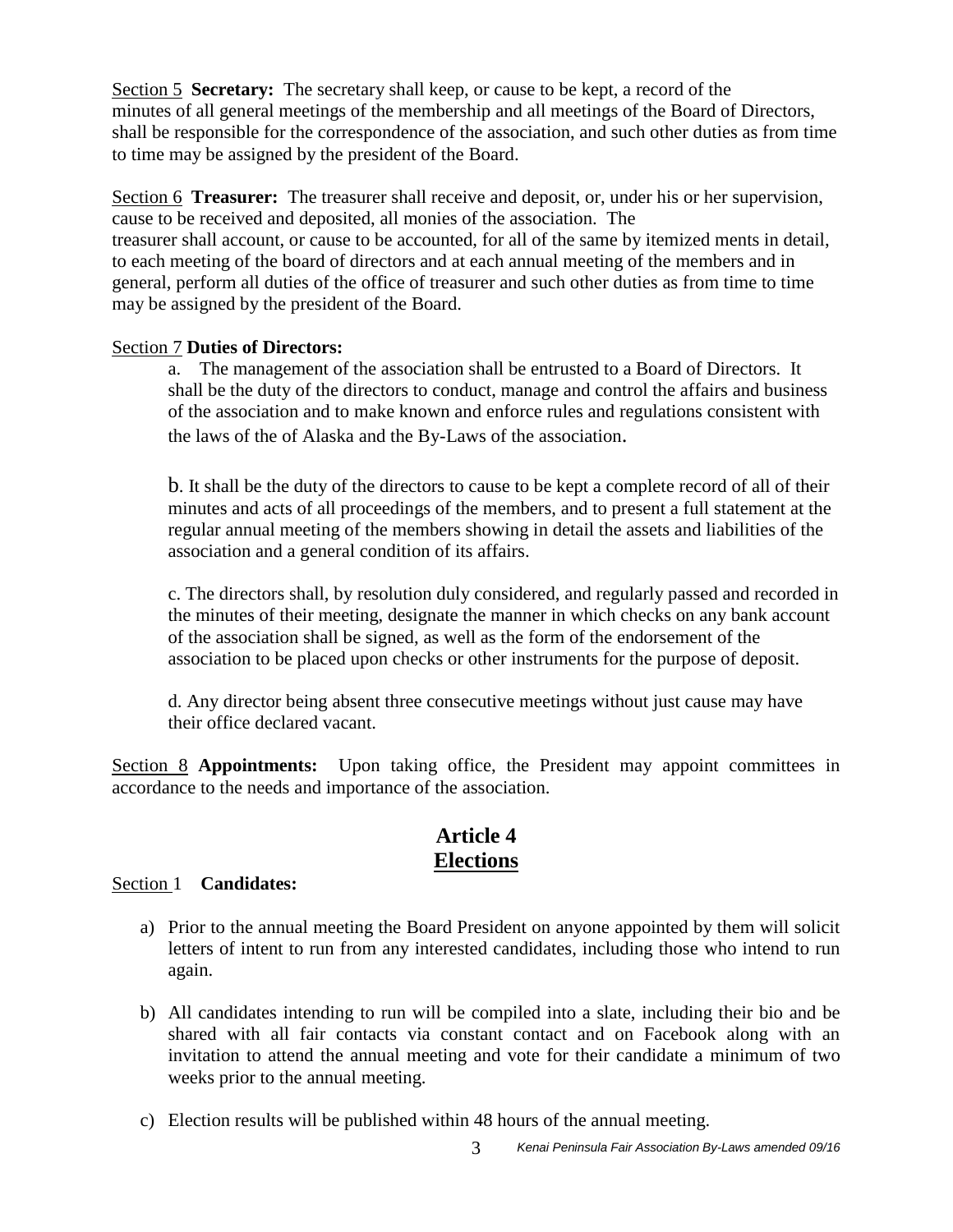Section 2 **Vacancies:** All vacancies in the offices of the association shall be appointed from the general membership by the Board of Directors. Those so appointed must be in good standing and shall serve the balance of the normal term of the officer whose vacancy is to be filled and until election and qualification of the successor. All appointees must attend two regular Board of Director meetings prior to being appointed to the board.

Section 3 **Removal and Resignation:** The Board may remove any officer from office at any time by a two-thirds *(2/3)* majority vote of the Board of Directors whenever in its judgment the best interests of the association will be served. Any vacancy in any office of the association shall be filled by a majority vote of the Board of Directors.

Section 4 **Elections:** The Members shall elect Directors to hold office for the terms provided in these Bylaws at the annual Membership meeting except where a vacancy is filled pursuant to Sections 2 above. Election shall be by secret ballot.

Section 5 **Resignation:** A Director may resign at any time effective upon giving written notice to the Board of Directors.

Section 6 **Voting:** Voting must be done in person or by absentee ballot. All ballots must be received prior to the annual meeting.

# **Article 5 Calendar Year**

The Kenai Peninsula Fair shall run in a Calendar Year.

# **Article 6 Meetings**

Section 1 **Regular Meetings:** Regular meetings of the Board of Directors, unless otherwise designated by a resolution of the majority of the directors, or by written consent of all directors, shall be held at least quarterly, at the time and pace to be designated by the president. The president shall call said meetings and the secretary shall send, or cause to be sent, notice of the time and place of said meeting to each director at his or her last known address. There shall be no regular meeting in December.

Section 2 **Special Meetings:** Special meetings of the Board of Directors may be called at any time by the president upon a phone call to the directors personally or by mail, or other form of communication at least forty-eight (48) hours before the date fixed for such special meeting. Notice of the time and place of holding a special meeting need not be given to the absent directors if the time and place were fixed at the previous meeting prior to being adjourned.

Section 3 **Annual Meetings:** General membership meetings shall be held at least annually, prior to December  $31<sup>st</sup>$  until more meetings are deemed necessary by the membership. The main